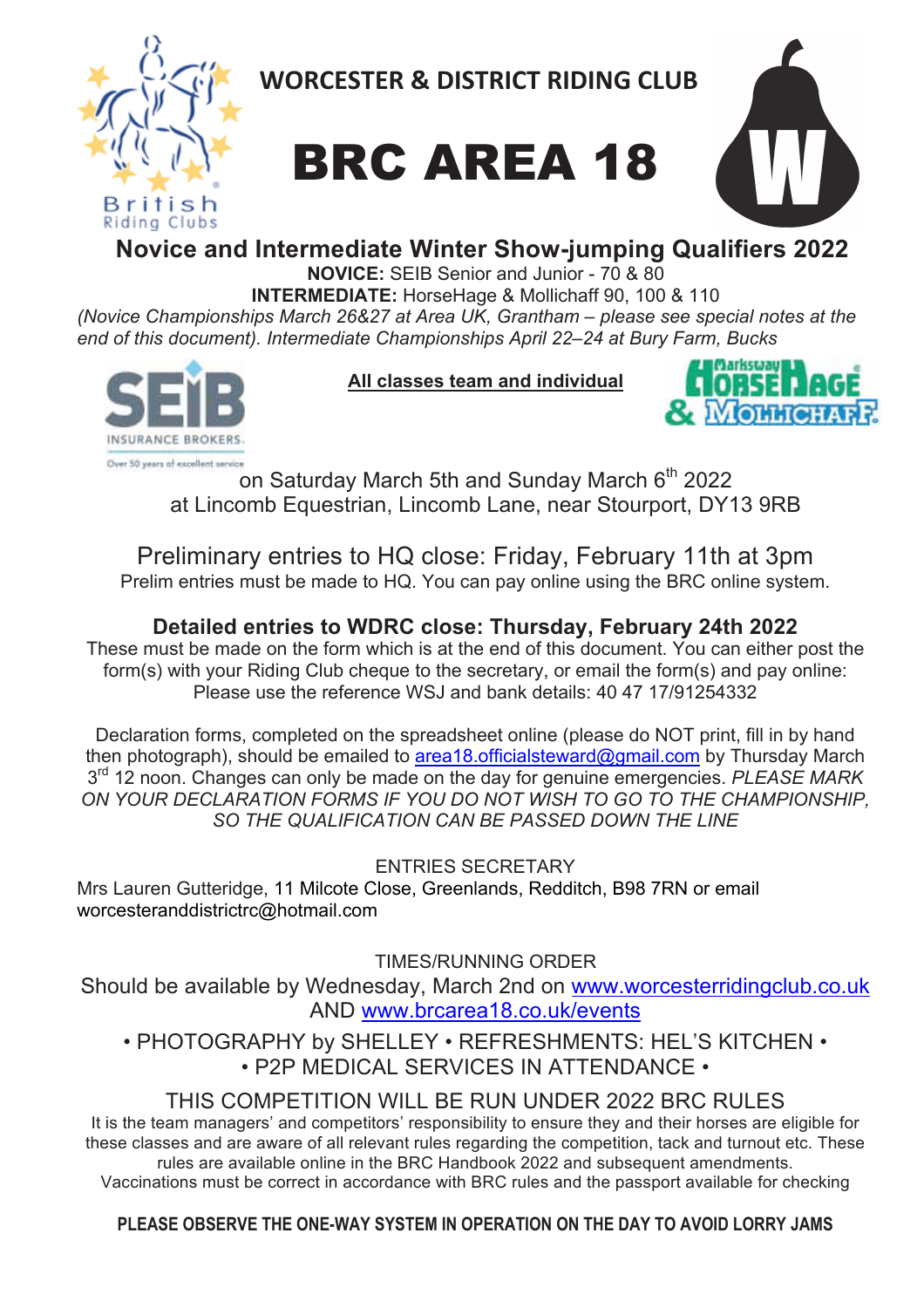# **SCHEDULE**

### **SATURDAY March 5th**

**CLASS ONE: 70 SEIB Winter Novice** (maximum height in round 1 - 70cm)

## A: Senior Teams

- B: Senior Individuals
- C: Junior Teams

D: Junior Individuals

### **CLASS TWO: 80 SEIB Winter Novice** (maximum height in round 1 – 80cm)

- A: Senior Teams
- B: Senior Individuals
- C: Junior Teams

D: Junior Individuals

E: Open  $80 - a$  mixed class for senior and junior individuals

## **CLASS THREE: 90 Horsehage & Mollichaff Winter Intermediate**

(maximum height in round 1 - 90cm) FOR THOSE DOING THE 80CM

- B (n): Senior teams
- C (n): Senior Individuals results on Sunday

D (n): Junior teams

 $E(n)$ : Junior Individuals  $(N)$  - results on Sunday

This class is open to individual horse and rider combinations and teams that are also competing at 80, so they do not have to travel both days. The rest of the 90 will be on Sunday March 6th.

### **SUNDAY MARCH 6**

# **CLASS THREE: 90 Horsehage & Mollichaff Winter Intermediate** (max height in round 1 - 90cm)

Note: Final results will include scores of competitors from the previous day.

- **B: Senior Teams**
- C: Senior Individuals
- D: Junior Teams
- E: Junior Individuals
- **CLASS FOUR: 100 Horsehage & Mollichaff Winter Intermediate** (maximum height in round 1 1m) Mixed class open to senior and junior teams and individuals.

Teams may be any combination of senior and/or junior.

- A: Teams
- B: Individuals

**CLASS FIVE: 110 Horsehage & Mollichaff Winter Intermediate** (maximum height in round 1 - 1m10) Mixed class open to senior and junior teams and individuals.

Teams may be any combination of senior and/or junior.

- A: Teams
- B: Individuals

Horses may compete at consecutive heights in teams at each height or as an individual. Horses may only compete twice. Juniors and seniors may share horses subject to the provisos on pages 94&95 of the BRC Handbook 2022.

Classes will be run over two rounds (Option 3). The second round will be 2 phase. The first part may be up to 5cm higher than round 1. The latter part, the jump-off, may be up to 10cm higher than round 1. Only those who have gone double clear will proceed to the jump-off part. Second round times will determine placings.

#### ROSETTES:

Team and individual to sixth place FREE PHOTOGRAPH FROM SHELLEY FOR ALL INDIVIDUAL CLASS WINNERS